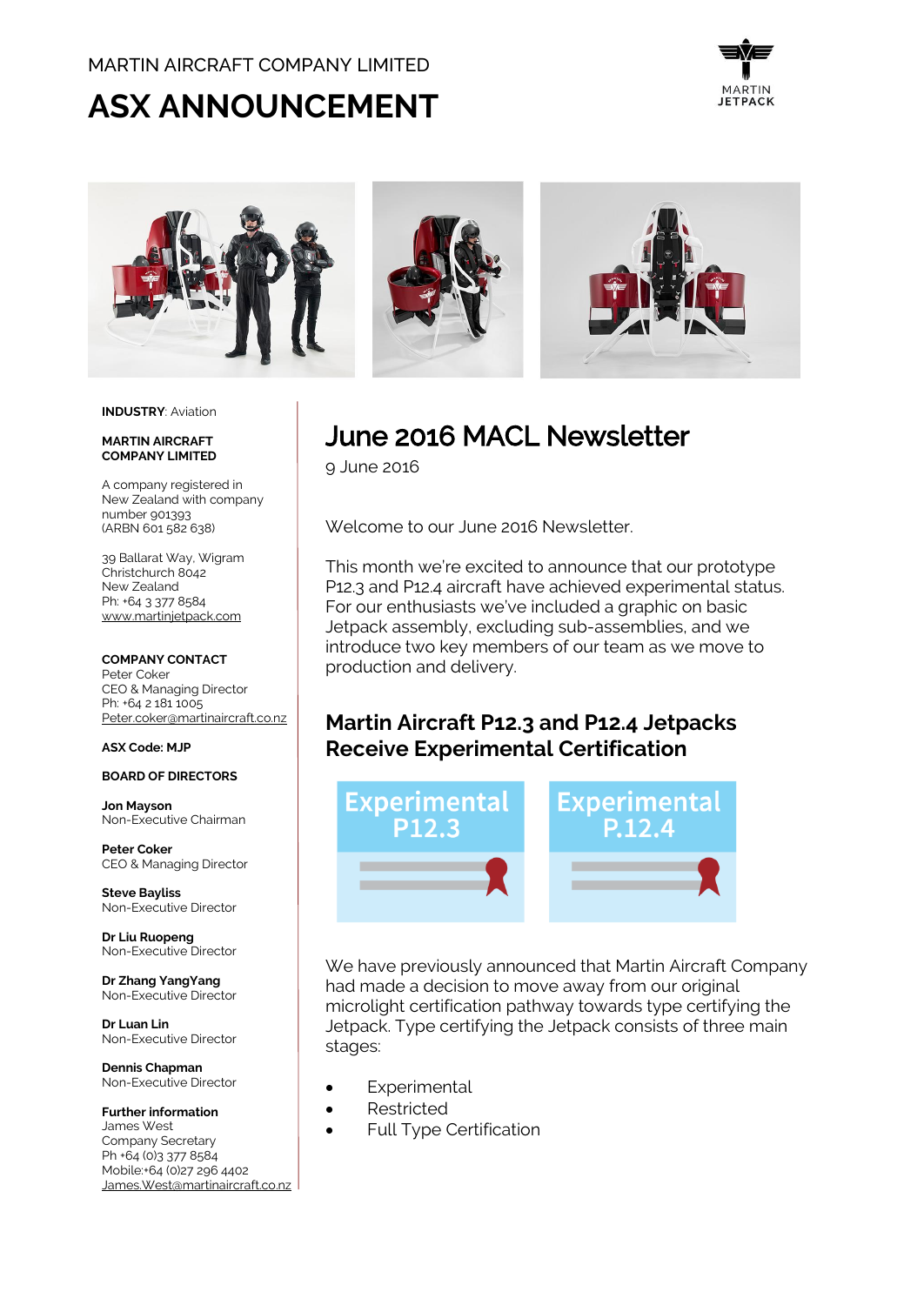Since the announcement we have been working with the New Zealand CAA to obtain *Special Category – Experimental Airworthiness Certificates* for the P12 Jetpacks.

We are pleased to announce that the *Experimental Airworthiness Certificates* were received in May for both our P12.3 and P12.4 aircraft (registered as ZK-JMK and ZK-JML).

Says Peter Coker, CEO and Managing Director of Martin Aircraft Company, "The certificates are the result of considerable effort on the part of the Flight Operations, In-Service Support, Production and Engineering teams in collaboration with the New Zealand CAA and marks the next step on our path to commercialisation. The fact that the Jetpacks are now experimental aircraft means we are now subject to regulatory requirements that represent a higher standard of operations for the Martin Aircraft Company. For example, our test pilots are now required to pass a CAA-approved test pilot training syllabus, which we have developed, and each flight of an experimental aircraft requires the CAA to approve the purpose and test plan for the flight."

As mentioned in last month's newsletter, the first aircraft that will be produced under strict design and build standards will be the Prototype 14 aircraft. This aircraft will form the basis of the Series 1 manned and unmanned aircraft that will be the first of the non-prototype Jetpacks delivered this year. The Series One aircraft is initially intended to be an experimental aircraft that will be flown by test pilots under approved experimental testing and demonstration operations. It will be used in conjunction with our "beachhead" customers to demonstrate and test capability to enable an order book to be built.

The next steps in the certification process will see Martin Aircraft Company continue discussions with the New Zealand CAA to confirm the path that will move the Jetpack towards Restricted followed by Full Type certification as a standard category aircraft. The certification pathway, its timeline and cost is a fundamental aspect of Martin Aircraft Company's future direction that has been in discussion for some time. Each certification step (experimental, restricted, full type) allows increasing access to different customer and market sets. Our present marketing strategy takes into consideration this approach.

It should be noted that while our approach is at present targeted at the manned Jetpack capability, Martin Aircraft Company is aware of the informal regulatory discussions taking place in many countries around more stringent certification of Unmanned Aerial Vehicles (UAVs) (or Unmanned Aerial Systems (UAS)). By keeping commonality across both the design and production processes of the manned and unmanned aircraft, we believe we will be well placed for any future regulatory changes affecting unmanned air vehicle manufacturers.

Shareholders will continue to be updated on certification progress as discussions with the New Zealand CAA mature.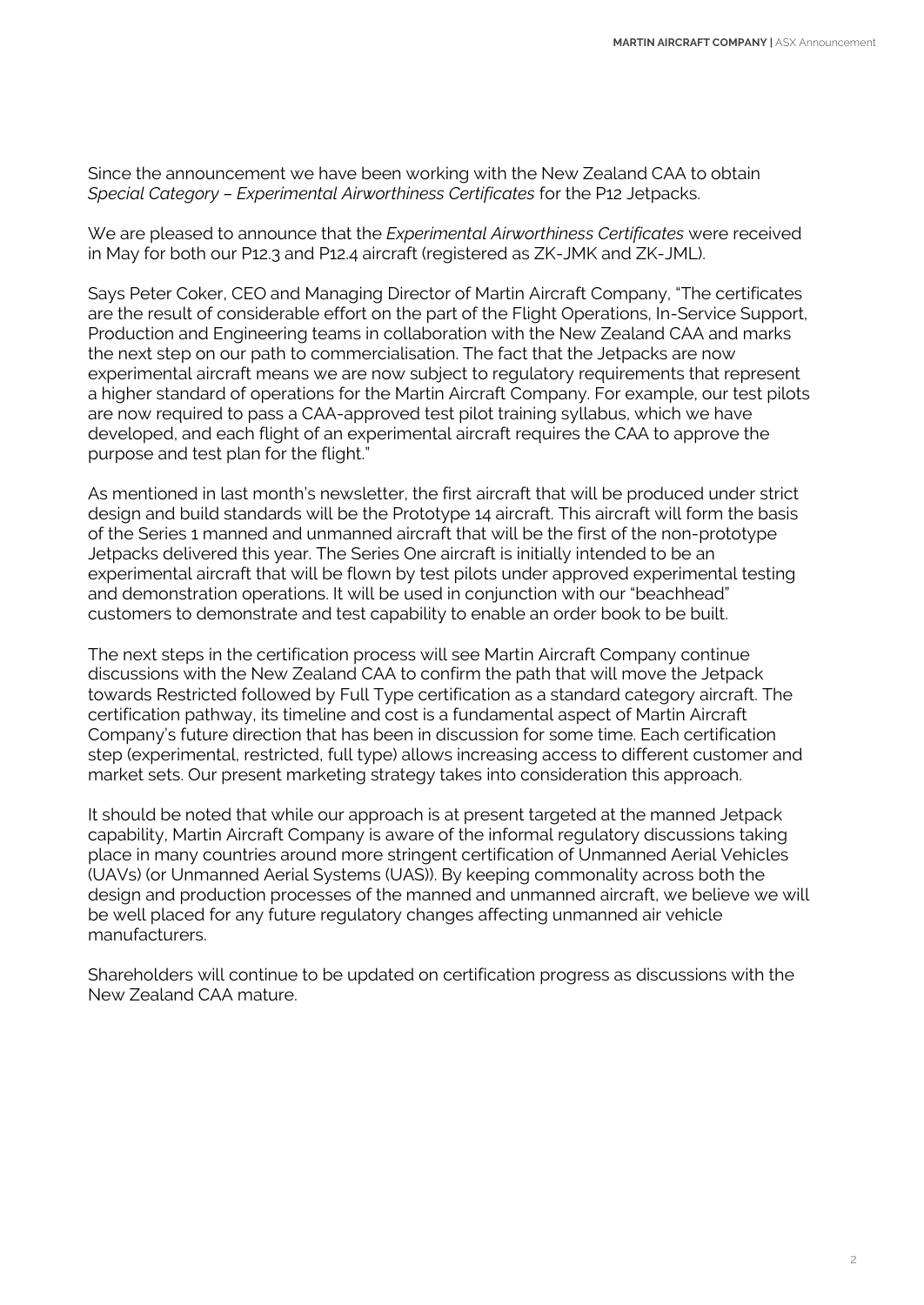### **Basic Jetpack Assembly**

**(excludes sub-assemblies)**

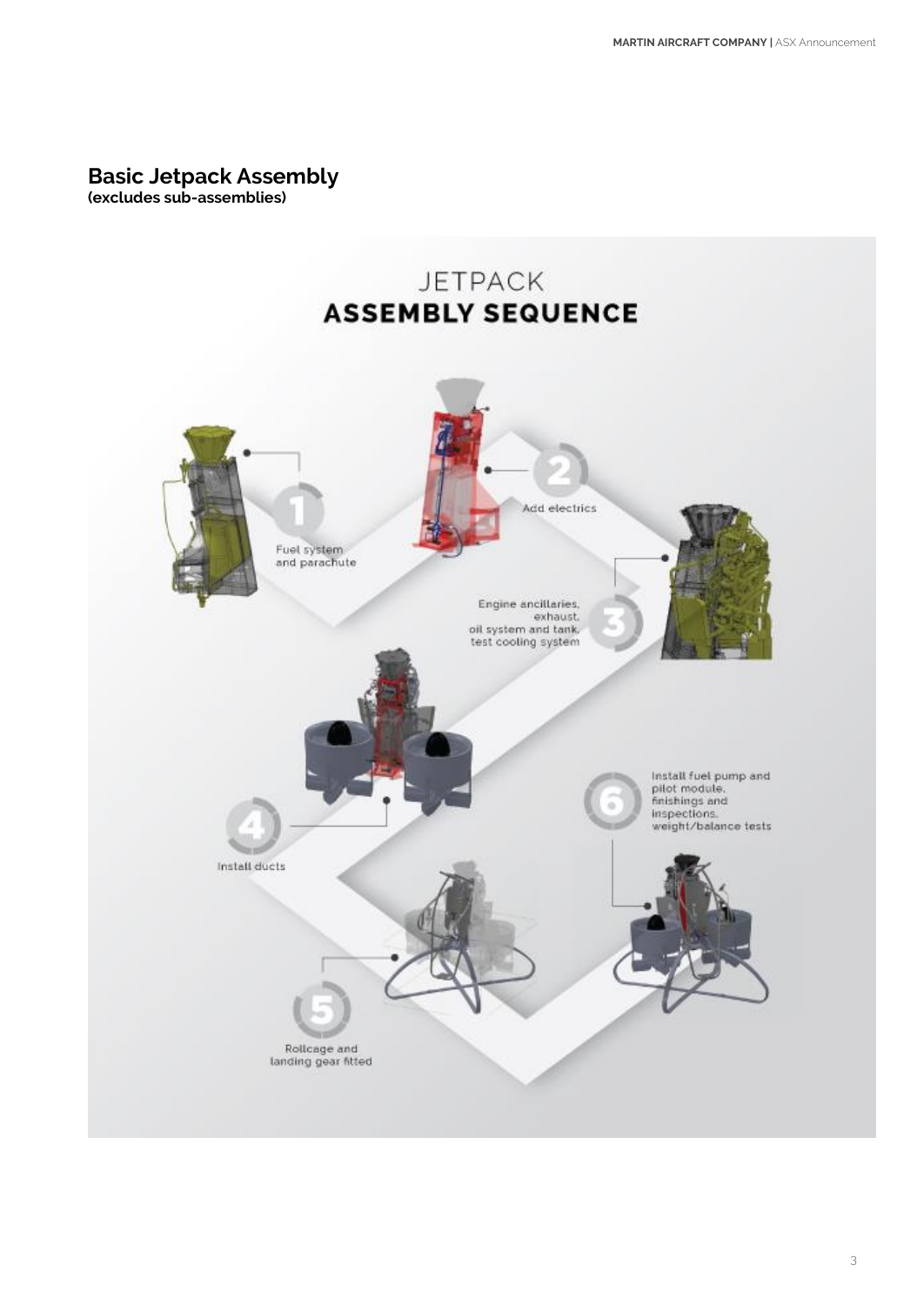## **Meet the Team – Greg Jones and Teresa Schuster**

Production processes for the build of the Martin Jetpack are being finalised, which has allowed the order process for parts based on the design team drawings to commence. This is very much the start of the production process, the final part being the build delivery itself. The production schedule aligns the delivery of parts to the build requirement timeline for deliveries to our first customers expected later this year.

Strict management of the assembly process along with post-delivery maintenance and engineering support are both key to ensuring Martin Aircraft Company will consistently meet and surpass the expectations of our customers. These two important roles fall to our Head of Production, Greg Jones, and Teresa Schuster, who was recently promoted to the newly created position of Director of In-service Support.



Greg joined Martin Aircraft Company in August 2014 managing prototype builds, including supply chain development, project managing various initiatives and implementing processes and procedures to prepare for start of production. Initially from the UK, he has over thirty years' experience as a mechanical engineer, the majority at a senior level as Manufacturing or Quality Engineer in the transportation sector. After working at Vauxhall Motors in the UK, he moved to TRW Automotive where he led a

number of initiatives across the business to introduce new products and streamline product design and processes, not only at local sites but also at the company's international locations. Following his move to New Zealand, Greg worked as Engineering Group Manager at Steelbro New Zealand where as part of the executive leadership team he was responsible for the development and management of company strategy, business plans and budgets.

Teresa joined Martin Aircraft Company in April this year and brings over 17 years' experience in maintenance and engineering operations to her role. She previously served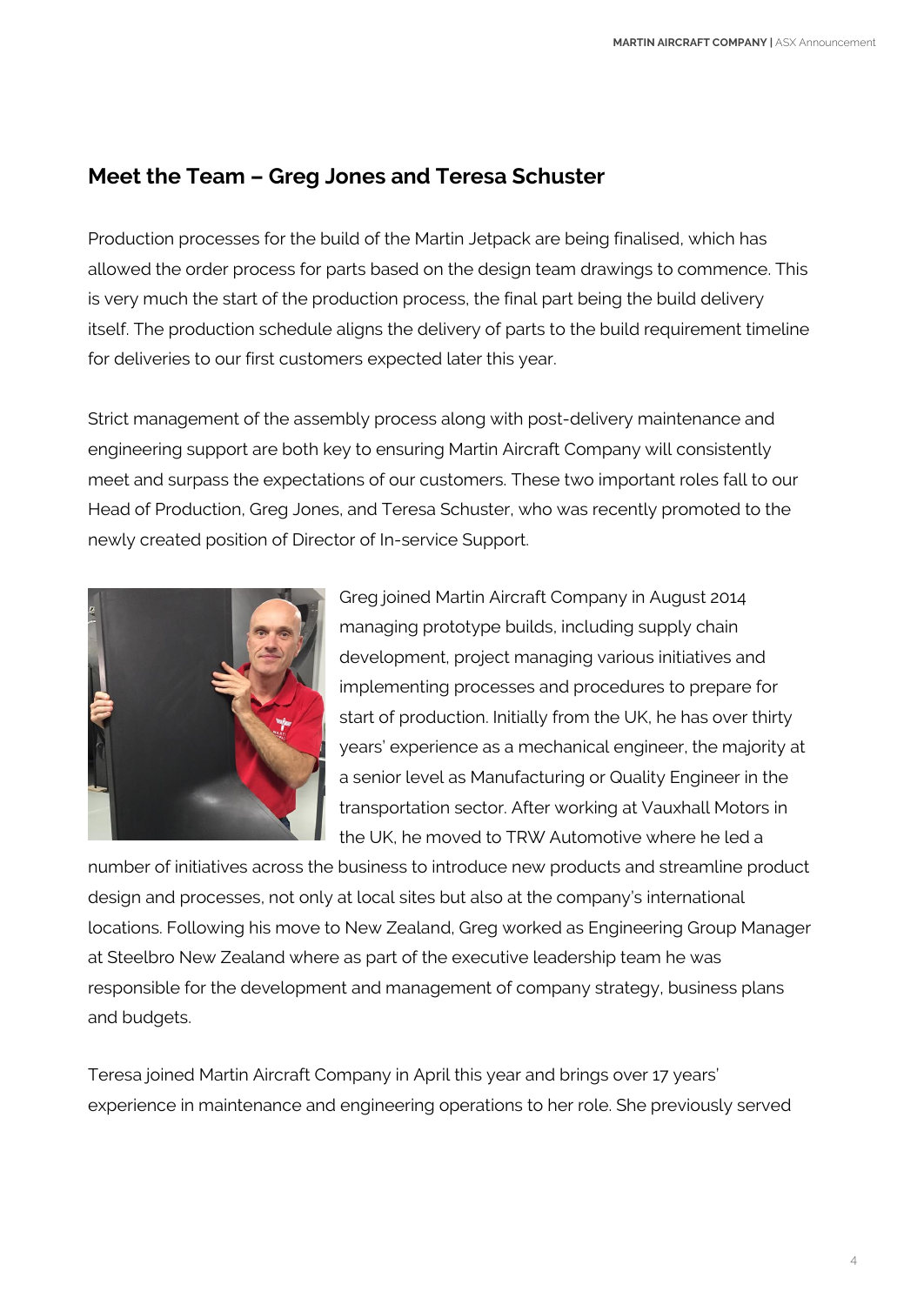

the United States defense sector at L3 Communications Corporation Integrated Systems Division and honed her systems engineering skills at Lockheed Martin Aerospace and Frontier Engineering.

Throughout Teresa's career she has presented to high ranking officials, translated customer requirements, liaised with maintenance, procurement and production, mentored engineers of varied disciplines, managed senior engineers, and conducted flight operations involving up to 30 people, including pilots, crew, technicians, engineers, auditors, airport support and civil authorities.

### **Airborne Law Enforcement Association Expo 2016**



Martin Aircraft Company is pleased to announce that it will be attending the US Airborne Law Enforcement Association (ALEA) Expo 2016 to be held at the Savannah International Trade & Convention Centre in Savannah, Georgia, from 20–22 July.

The ALEA Expo brings together public safety pilots, tactical flight officers, administrators and technicians for a week of exceptional educational and networking events. It also offers attendees the opportunity to view the latest, cutting-edge technology for public safety aviation via its exhibition floor.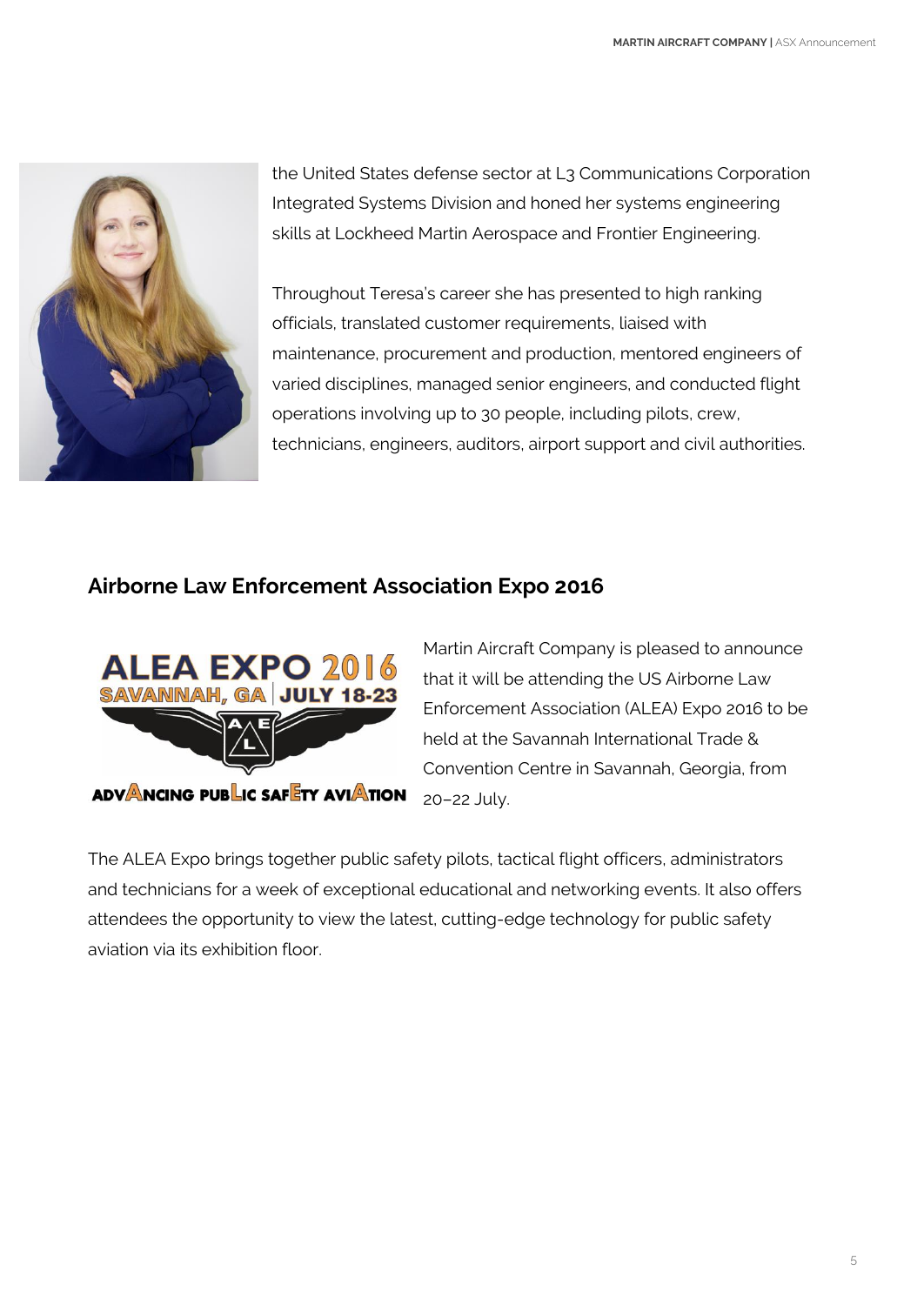The ALEA Expo presents a great opportunity for us to present the Martin Jetpack to potential first responder customers in the US," says CEO and Managing Director of Martin Aircraft Company, Peter Coker. "ALEA was founded to support and encourage the use of aircraft in public safety and this aligns completely with our focus on saving human lives. The expo is well known for setting the standard for excellence in the field of public safety aviation and it will give us the opportunity to showcase our product to aviation decision makers as well as end-users."



# **New Web Site Launched**



With the first of the P14 and Series 1 experimental Martin Jetpacks due to roll off the assembly line later in the year, Martin Aircraft Company has completely revamped its web site to align with the strategic direction of the business.

The new site embraces cutting edge web technologies and current trends while remaining user friendly and informative, enhancing the customer experience by allowing users to immerse themselves in the possibilities the Jetpack has to offer through video and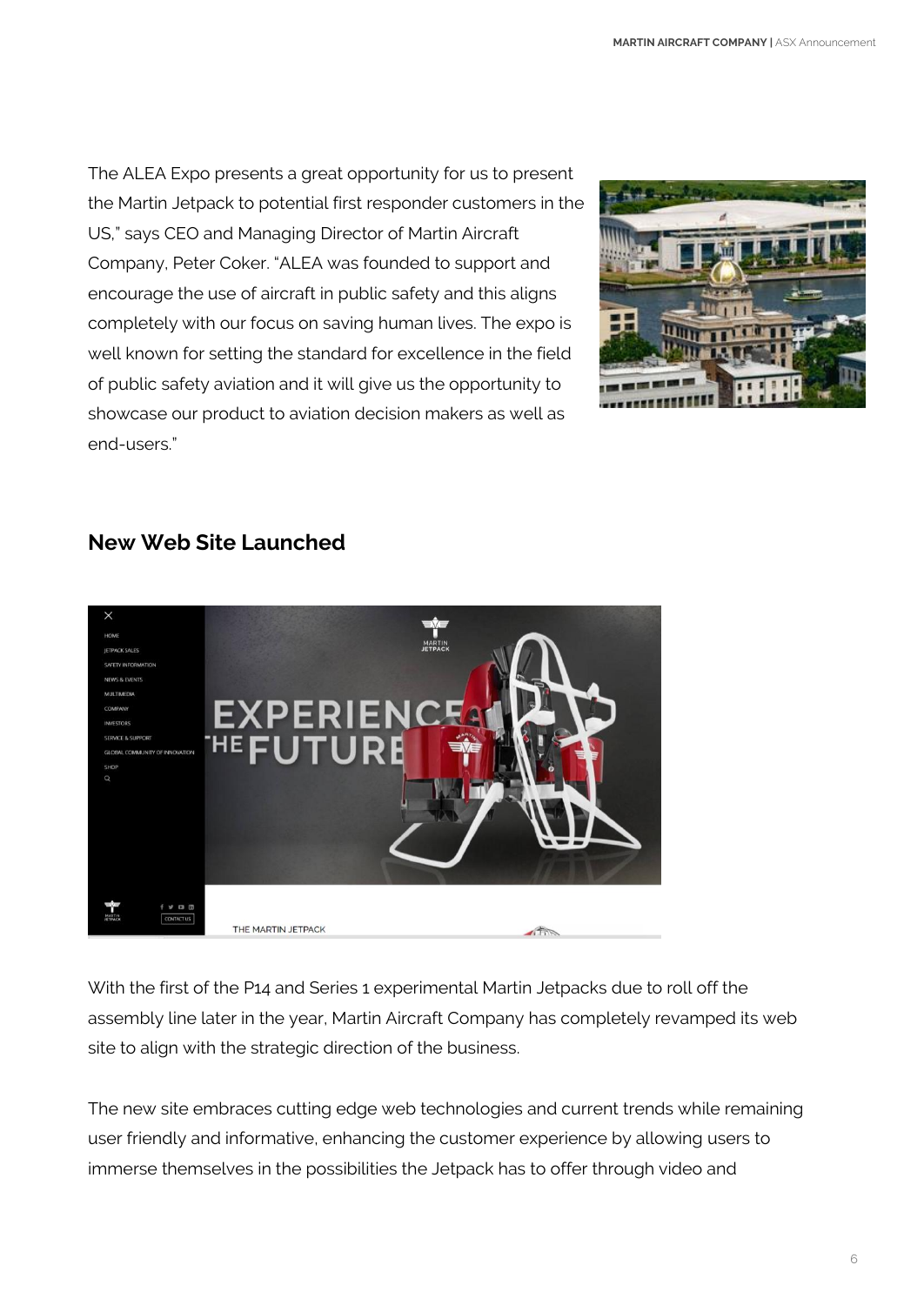applications.

Says CEO and Managing Director, Peter Coker, "The site has been completely reworked to reflect that we are moving from a pre-revenue company to a company that produces and sells Jetpacks. The entire site has been developed to be flexible and to expand with the company as it grows. The new web site also better reflects our brand image and target markets."

Go to www.martinjetpack.com to view the new web site.

### **Concept of Operations Video**



Our latest video release in the series takes a deeper look into the applications and operational uses for the Martin Jetpack across the First Responder, Military and Commercial markets.

Working with our Launch Customers using a Concept of Operations (CONOPS) approach we have identified a number of key areas where the Martin Jetpack will have a clear advantage over traditional VTOL aircraft. The video captures initial ideas around potential Jetpack applications for the First Responder and Commercial markets and represents a thought piece to inspire disruptive thinking as to how they can use the Jetpack within their organisations and operational environments to save human lives.

Comments Mike Tournier, VP Sales & Marketing at Martin Aircraft Company, "The video is